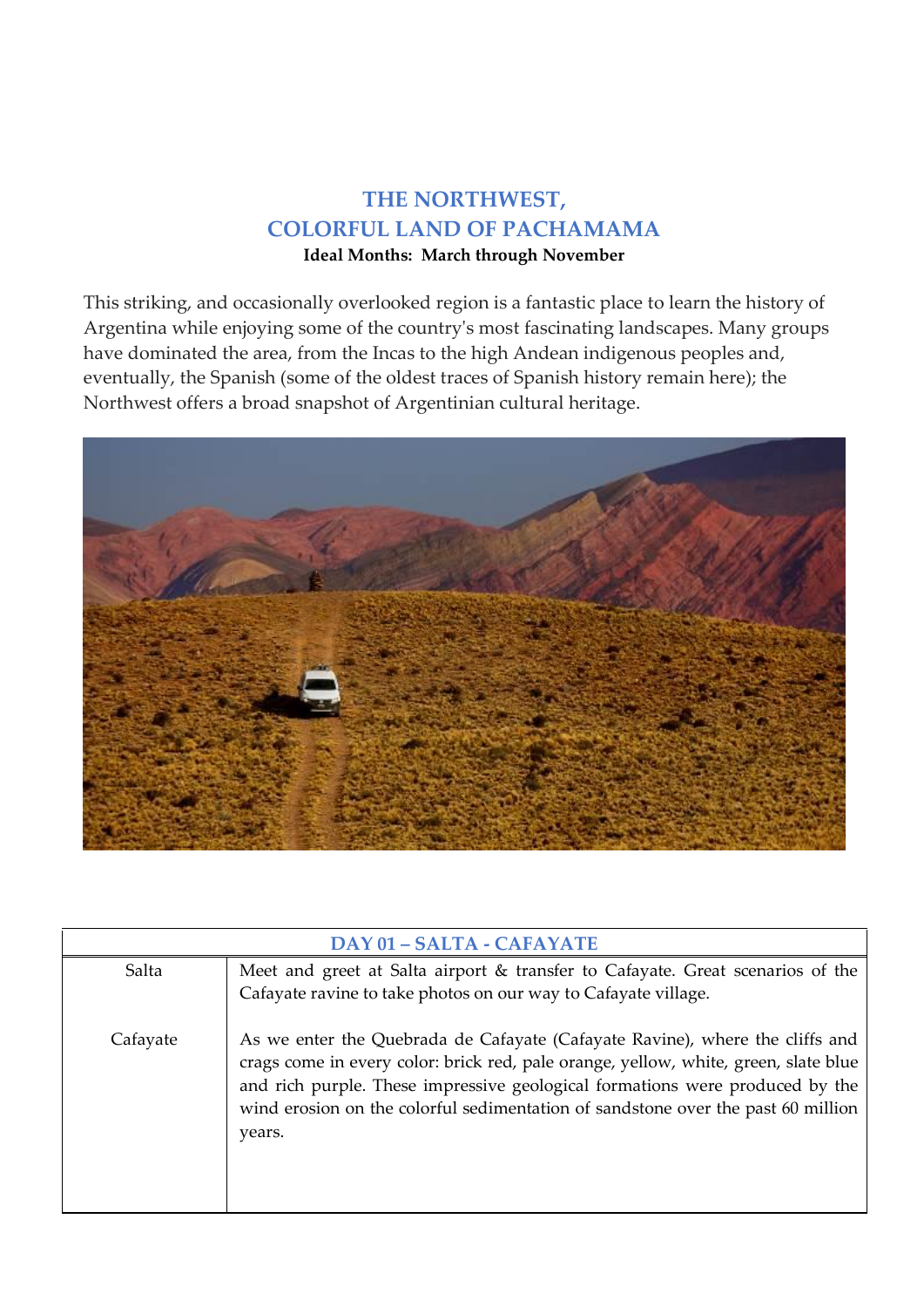| <b>DAY 02- CAFAYATE</b> |                                                                                                                                                                                                                                                                                                                                                                                                                                                                                                                                                                                                                                                                                                                                                                                                                                                                                                                                                                                                                                                                                                                                                       |
|-------------------------|-------------------------------------------------------------------------------------------------------------------------------------------------------------------------------------------------------------------------------------------------------------------------------------------------------------------------------------------------------------------------------------------------------------------------------------------------------------------------------------------------------------------------------------------------------------------------------------------------------------------------------------------------------------------------------------------------------------------------------------------------------------------------------------------------------------------------------------------------------------------------------------------------------------------------------------------------------------------------------------------------------------------------------------------------------------------------------------------------------------------------------------------------------|
| Cafayate                | Cafayate is the most important city in the Calchaqui valleys, and a tiny paradise<br>for wine lovers looking for a tranquil hideaway. It is also home to some of the<br>world's highest vineyards (1750m / 5740 ft) featuring grape varieties such as<br>Malbec and Cabernet Sauvignon and the local's specialty - The Torrontes. This<br>Spanish grape produces a white wine of fruity but dry and distinctive flavor, has<br>found its perfect terroir in these lands.<br>The first Torrontes vines were planted in 1850 on La Florida vineyard which was<br>owned by the Etchart Winery. Nowadays it has passed into the hands of Pernod<br>Ricard, the famous wine and Spirit Company.<br>We will visit some wineries to sample the exquisite wines and for private visits<br>some very special ones will be included such as: El Esteco, host of the amazing<br>Patios de Cafayate Hotel and the winery Finca Las Nubes, home to Jose Luis<br>Munier wines. This is an idyllic hillside spot 5 km from Cafayate. The winery is<br>framed by a backdrop of steep, rising mountains covered in cacti that stand like<br>sentinels on the hillside. |
|                         |                                                                                                                                                                                                                                                                                                                                                                                                                                                                                                                                                                                                                                                                                                                                                                                                                                                                                                                                                                                                                                                                                                                                                       |

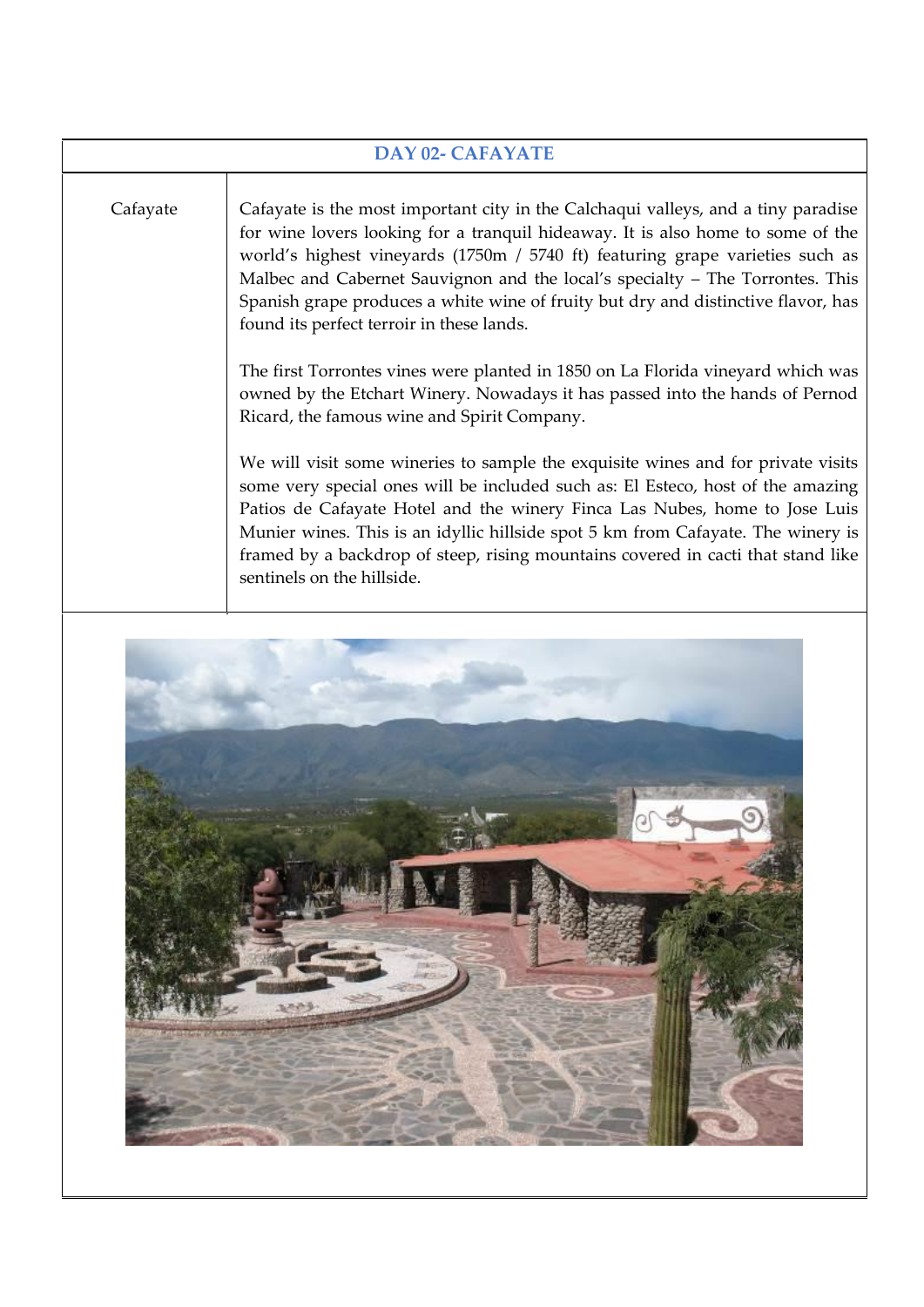| DAY 03- CAFAYATE - QUILMES - AMAICHA |                                                                                                                                                                                                                                                                                                                                                                         |
|--------------------------------------|-------------------------------------------------------------------------------------------------------------------------------------------------------------------------------------------------------------------------------------------------------------------------------------------------------------------------------------------------------------------------|
| Cafayate                             | Visit to the Quilmes Ruins during the morning. The ruins of Quilmes, as they are<br>known, belonged to the Calchaqui natives who settled on the hillsides and on the<br>mountain, range called Calchaqui, from which the tribes got their name: Quilmes<br>and Calchaqui. The huge mountain that seems taken from a fairy tale is a stone<br>fortress.                  |
|                                      | The pens and cactuses have contributed to the development of these communities<br>that raised animals and grew quinoa, corn and other plantations that helped feed<br>the people.                                                                                                                                                                                       |
|                                      | The highest part of what today we refer to as ruins was the place chosen by the<br>locals to set their defense against the enemy. First, there were other tribes and<br>eventually the Spanish conquerors who found a strong resistance upon arrival<br>until they were able to impose themselves.                                                                      |
|                                      | A gravel road takes us down to the foot of the hill named Alto del Rey (the King's<br>Heights) where this impressive city lies. None of its old inhabitants can be seen.<br>With luck, visitors can find some traces of what once was this civilization, like<br>arrow tips, stone or pottery axes.                                                                     |
|                                      | The ruins of Quilmes were one of the most important pre-Hispanic settlements in<br>Argentina and it are known that the Calchaquí tribe lived there from about 800<br>AD until 1666, when it was conquered by the Spanish.                                                                                                                                               |
|                                      | Finally, visit to Amaicha Museum. The Pachamama Museum is a synopsis of<br>imagination and effort by Hector Cruz, a plastic artist that have valued the life of<br>the natives and their descendants.                                                                                                                                                                   |
|                                      | The museum is focused on all the aspects of the aboriginal culture. It is made up<br>of two geology and anthropology rooms, and other two rooms where tapestries,<br>paintings and sculptures are displayed. The large backyard features huge statues<br>made of stone and representing divinities worshipping<br>Pachamama,<br>accompanied by local cardons and cacti. |
|                                      | DAY 04- CAFAYATE - COLOME - MOLINOS                                                                                                                                                                                                                                                                                                                                     |
| Cafayate                             | Early morning visit to "De las Flechas" Ravine and surroundings.                                                                                                                                                                                                                                                                                                        |
|                                      | Visit to the quaint small village of Colome, the modern winery and the<br>unbelievable James Turrell Museum with an installation of James Turrell's<br>masterpieces which belong to the owners' private collection. A museum<br>which will make you think you are in the heart of New York City!                                                                        |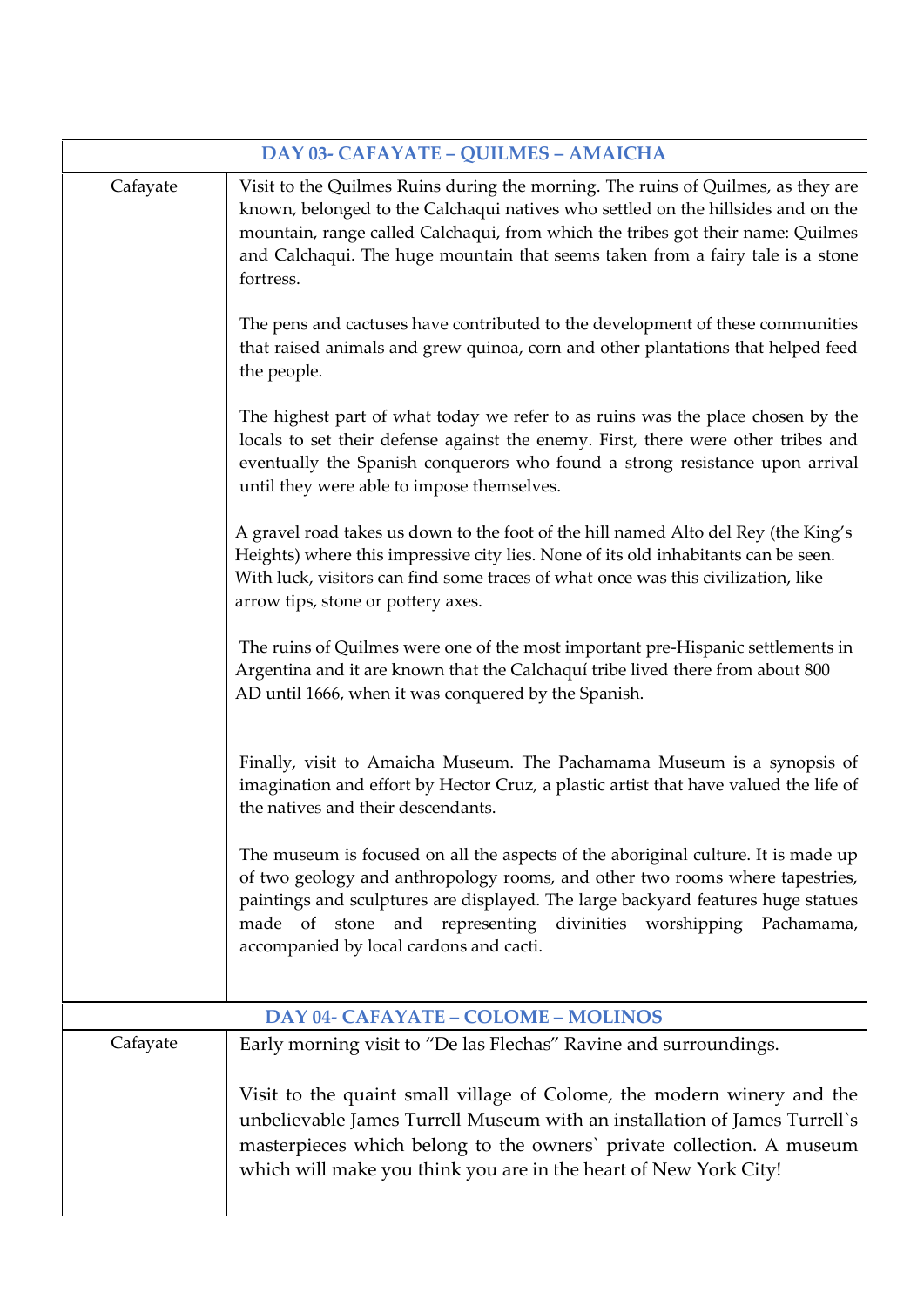|         | What makes it so special? An incredible combination for wine and art<br>lovers! Colome Winery is located 25 km off the road to Molinos; a dirt road<br>which takes straight to the winery and vineyard itself. |
|---------|----------------------------------------------------------------------------------------------------------------------------------------------------------------------------------------------------------------|
| Molinos |                                                                                                                                                                                                                |
|         | The experience includes:                                                                                                                                                                                       |
|         | Visit to the winery and a wine tasting session.                                                                                                                                                                |
|         | Lunch in a beautiful verandah overlooking the Andean Range.                                                                                                                                                    |
|         | Afternoon leisure time to explore on own and relax.                                                                                                                                                            |
|         | Late afternoon visit to James Turrell installation.                                                                                                                                                            |
|         | Transfer to the Molino's hotel.                                                                                                                                                                                |
|         |                                                                                                                                                                                                                |



| DAY 05 - MOLINOS - CACHI - SALTA |                                                                                      |
|----------------------------------|--------------------------------------------------------------------------------------|
| <b>Molinos</b>                   | During the morning we will visit weavers at Seclantas.                               |
|                                  |                                                                                      |
|                                  | Later, we will visit Cachi. Stop en route for lunch (not included).                  |
|                                  | The small village of Cachi (2300m / 7544 ft) is located within a short distance from |
|                                  | "Los Cardones" National Park: a national park populated by thousands of huge         |
|                                  | cardon cacti. The park is also crisscrossed by myriad stone trails constructed by    |
|                                  | colonizing Inca forces in the 15 <sup>th</sup> century.                              |
|                                  |                                                                                      |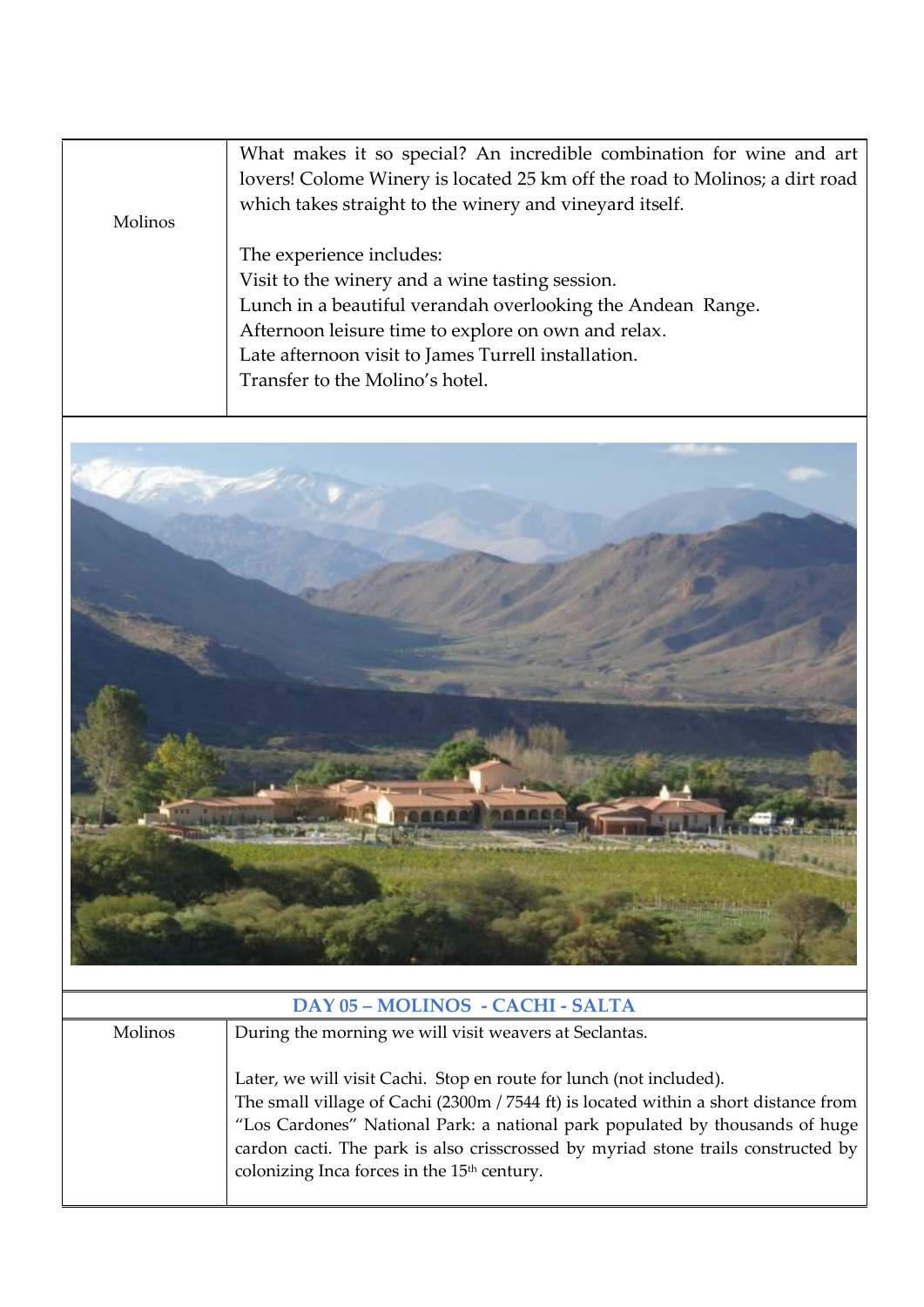| Cachi           | Cachi is tiny, but a good place to rest. Cachi's restored colonial church is a<br>national historic monument. The museum of local archeology has a collection of<br>native artifacts of the Andean region.                                                                                                                                                                                              |
|-----------------|---------------------------------------------------------------------------------------------------------------------------------------------------------------------------------------------------------------------------------------------------------------------------------------------------------------------------------------------------------------------------------------------------------|
|                 | Doubling back and forth as it descends, the road eventually climbs to about 12,000<br>feet. The terrain is stark. The mountain sides are mostly a dry baked brown.<br>Cattle, sheep and llama graze for what little vegetation they can find on the lower<br>and middle slopes. Eagles and condors soar above the peaks.                                                                                |
| Salta           | The exploration continues through Valle Encantado (Enchanted valley) both huge,<br>verdantly green valleys come into view, the landscape changes abruptly at Cuesta<br>del Obispo (Obispo Pas). Then we reach RP 33 the gravel road that journeys<br>through the parched Quebrada de Escoipe (Escoipe canyon). Skirting the rust-<br>colored tobacco fields at the city's edge, we arrive to Salta City |
| DAY 06 - SALTA. |                                                                                                                                                                                                                                                                                                                                                                                                         |
| Salta           | Full day visiting the city of Salta searching for photo opportunities<br>Beautiful Cathedrals & Basilicas<br>Plazas & monuments<br>Contemporary crafts and unique pieces<br>Local markets                                                                                                                                                                                                               |

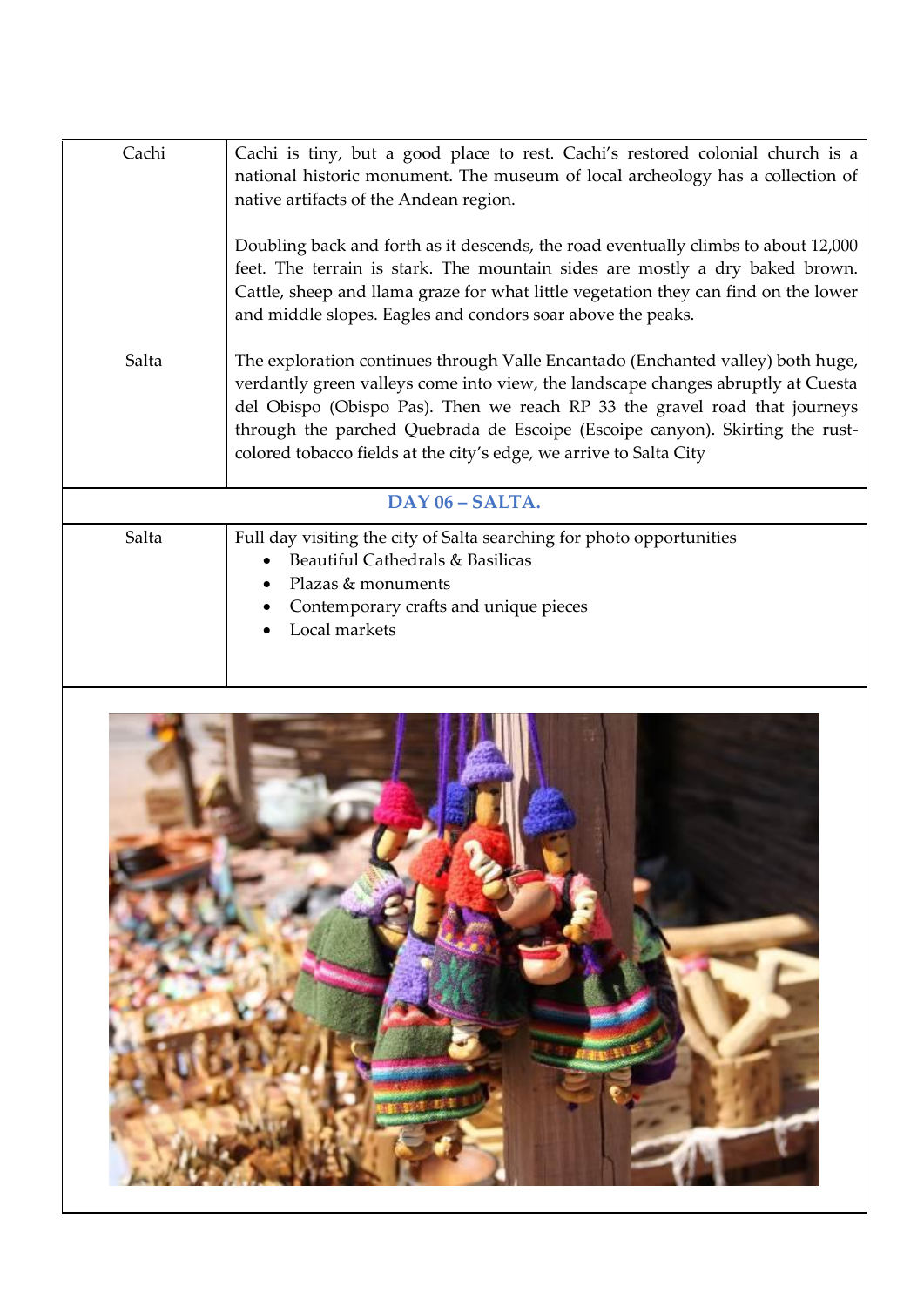|         | DAY 07 - SALTA - PURMAMARCA- TILCARA                                                                                                                                                                                                                                                                                                                                                             |
|---------|--------------------------------------------------------------------------------------------------------------------------------------------------------------------------------------------------------------------------------------------------------------------------------------------------------------------------------------------------------------------------------------------------|
| Salta   | Purmamarca & Tilcara.                                                                                                                                                                                                                                                                                                                                                                            |
| Tilcara | We leave Salta and after about 2 hours drive we reach <b>Purmamarca</b> , which is the<br>base town from where to explore the amazing Cerro de los Siete Colores. This<br>polychromatic mountain (considered an artist's palette of colors) is best seen from<br>a hill on the edge of the village, and is a backdrop of this enchanted village. A<br>colorful market is part of the experience. |
|         | The red streets and easy access make Tilcara the favorite of all visitors. Within<br>walking distance (a short trek outside town) is the Pucará, a restored pre-<br>Columbian fort which offers spectacular views.                                                                                                                                                                               |
|         | The access fee (to be paid locally) includes the access to the Museo Arqueologico<br>which houses an excellent and diverse collection of artifacts and offers insight into<br>native cultural beliefs.                                                                                                                                                                                           |

r